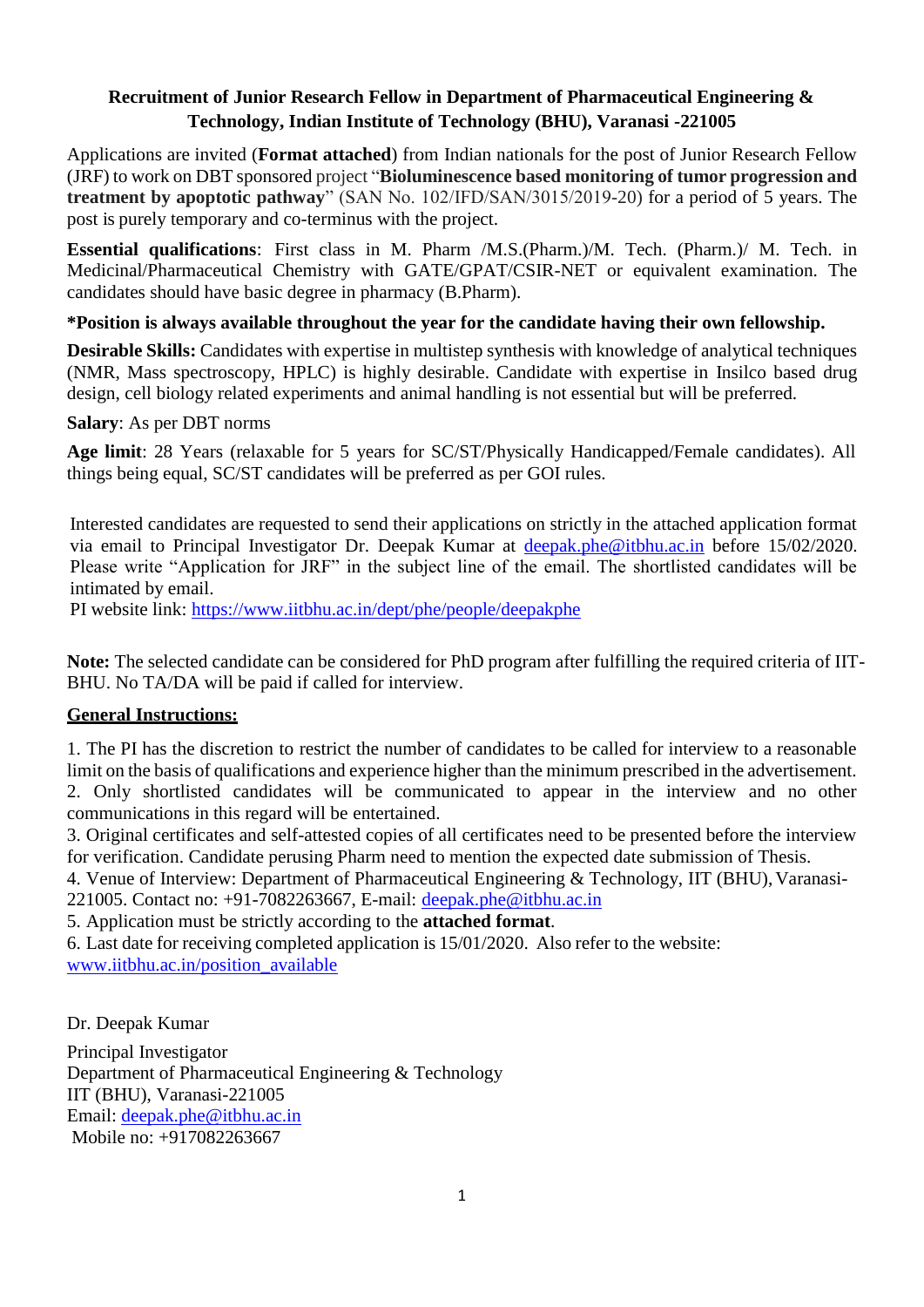## **APPLICATION FOR JRF POSITION**

#### **Cover letter**

**(Description of the project and contribution to the project; whether you contributed in synthesis/Insilco design/pharmacological activity)**

- 1. Full Name:
- 2. Marital Status:
- 3. Nationality:
- 4. Father's Name:
- 5. Mother's Name:
- 6. Address of Correspondence:
	- a. Phone No.:
	- b. Mobile No.:
	- c. E-mail Address:
- 7. Academic Record/Other details:

| Name &<br>Address | Whether<br><b>GEN</b><br>SC/ST/PH/ | Sex | Date of<br>Birth | % marks, year of passing and name of<br>Board/university |      |      |      | Research<br>Experience | Remark |
|-------------------|------------------------------------|-----|------------------|----------------------------------------------------------|------|------|------|------------------------|--------|
|                   |                                    |     |                  | High<br>School                                           | $+2$ | U.G. | P.G. |                        |        |
|                   |                                    |     |                  |                                                          |      |      |      |                        |        |
|                   |                                    |     |                  |                                                          |      |      |      |                        |        |
|                   |                                    |     |                  |                                                          |      |      |      |                        |        |

a. Attach list of publications (Only International) with a clear mention of impact factor (if any):

- b. Expected date of submission of M.Pharm Thesis:
- c. Whether currently employed: Y/N
- d. Time required to join this position:
- 8. Names and addresses of two referees along with phone number and e-mail addresses.

# 2 **Declaration**

**Photo**